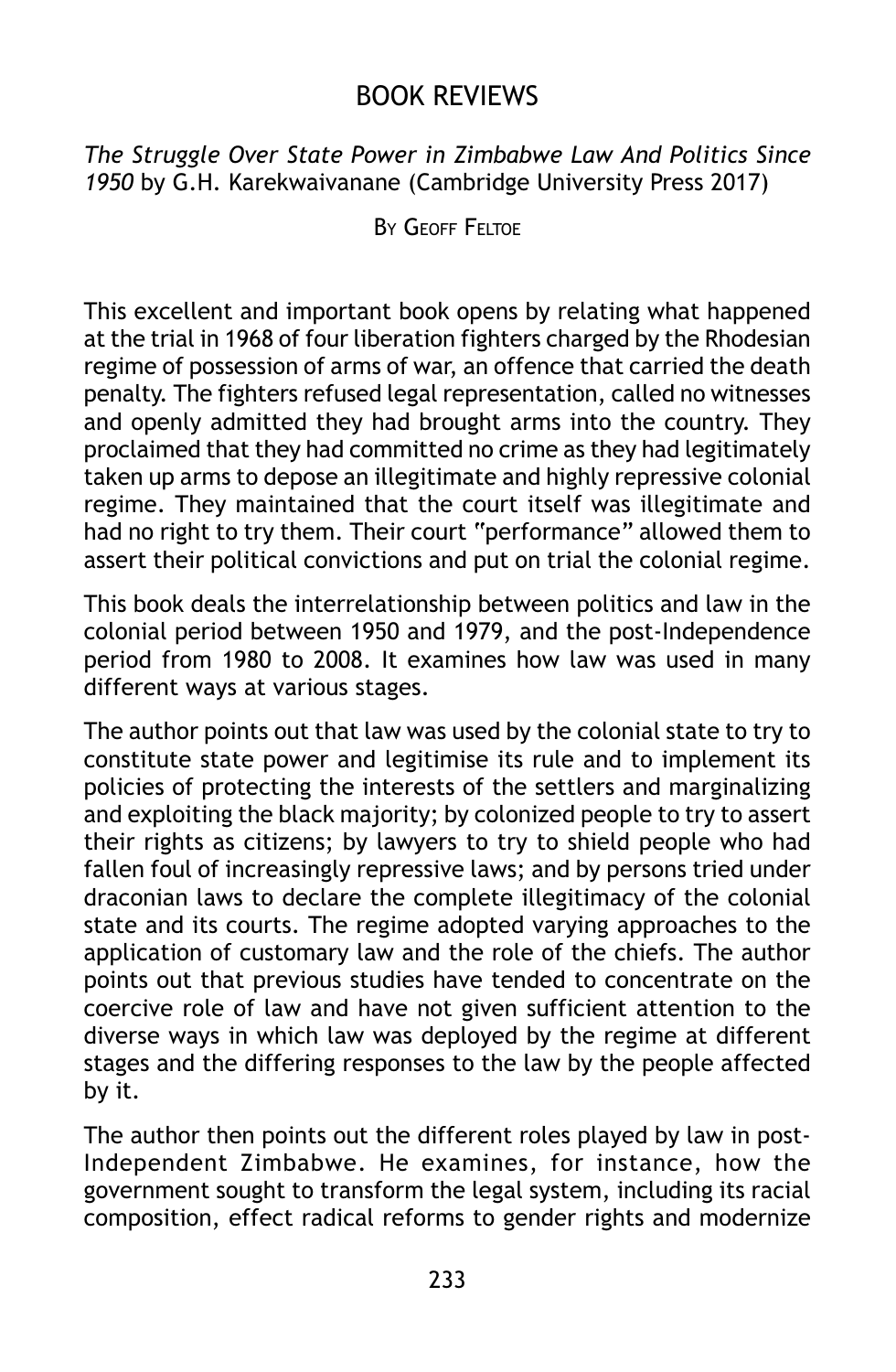the administration of customary law, although later traditional leaders were politically co-opted by the ruling party. He looks at how an increasingly authoritarian government made use of colonial laws for repressive purposes, and how black lawyers and the people affected responded to repression and played a key role in the development of a human rights culture and legal activism. The book ends with the observation that this evaluation of the history of legal struggles over the period covered "alerts scholars and activists alike to the rich repertoire of strategies and discourses that were employed and deployed in struggles against state repression in colonial and postcolonial Zimbabwe."

This fascinating and meticulously researched book should be essential reading for anyone interested the legal history of pre-and post-Independence Zimbabwe.

## *Provincial and Local Government Reform in Zimbabwe An Analysis of the Law, Policy and Practice* By T.C. Chigwata (Juta 2018)

This is an impressive piece of sustained scholarship. It is exhaustively researched, carefully structured and lucidly, meticulously and convincingly reasoned.

The main question posed in this book is whether the multilevel governance system in Zimbabwe is designed in a manner that promotes the role of subnational governments in achieving development, building democracy and ensuring sustainable peace.

The author defines development, democracy and sustainable peace and sets out the design features of subnational governance which are likely to stimulate development, build democracy and help to sustain peace.

He critically examines the present structures of provincial and local governance in Zimbabwe to determine whether they incorporate these essential design features. After careful analysis in great detail of the current structures, he concludes that the present Zimbabwean multilevel system of governance fails to comply with many of these design features. He argues these failings make it less likely that Zimbabwe devolved governance system will contribute optimally to development, democracy and sustainable peace. However, points out that the 2013 Constitution does provide a foundation for building a more effective system of multilevel governance, although it does not